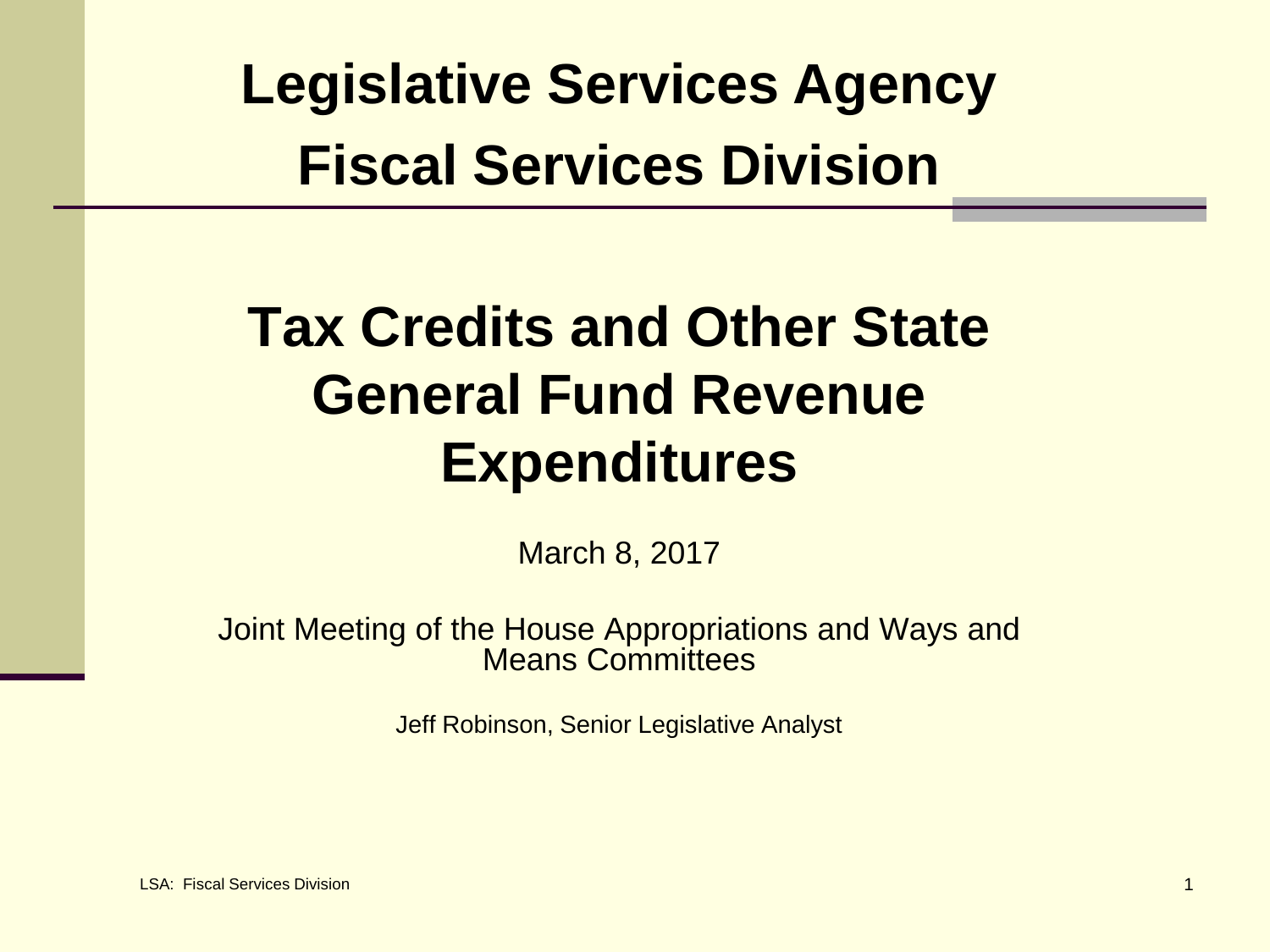# **Data Sources – Iowa Tax Credits and Other Revenue Expenditures**

- **[Iowa Department of Revenue \(IDR\) Contingent](https://tax.iowa.gov/report/Contingent-Liabilities)  [Liabilities Report](https://tax.iowa.gov/report/Contingent-Liabilities)**
- **[IDR Tax Credits Users' Manual](https://tax.iowa.gov/report/Background?combine=Users%20Manual)**
- **[IDR Tax Expenditure Studies](https://tax.iowa.gov/report/Tax-Expenditures) (every five years)**
- **[Tax Expenditure Committee Report Series](https://tax.iowa.gov/report/Evaluations?combine=Study)**
- **[Tax Credit Fiscal Impact Fiscal Topic](https://www.legis.iowa.gov/docs/publications/FTNO/705460.pdf)**
- **[Tax Credit Fiscal Topics](https://www.legis.iowa.gov/publications/fiscal/fiscalTopics)**
- **General Fund Appropriations Tracking**
- **State Accounting System**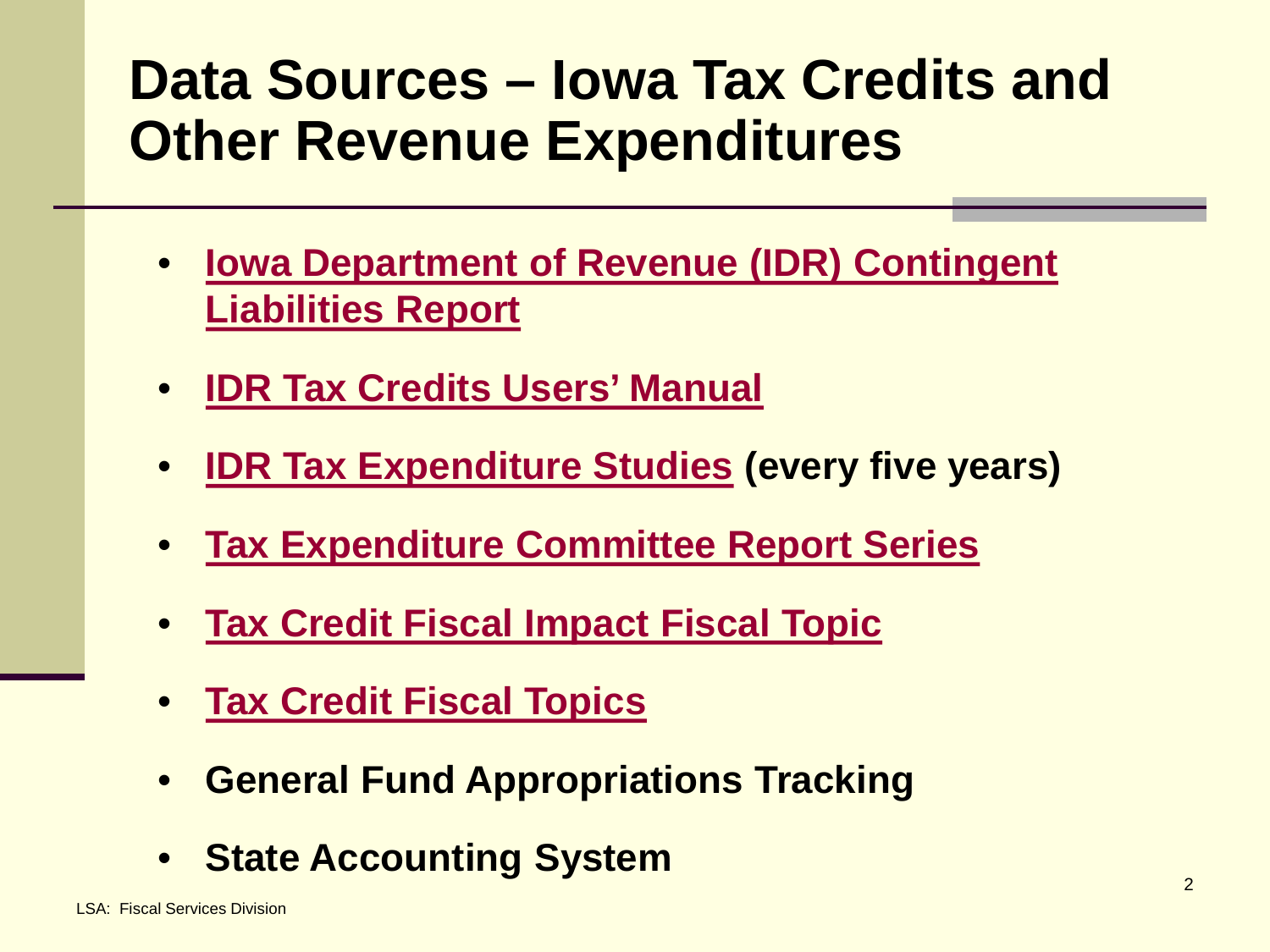#### **Types of Tax Credits and Revenue Expenditures**

- **Contingent Liabilities – Tax credits continually tracked by the IDR and reported in the periodic Contingent Liabilities Report. FY 2018 Estimate totals \$426.9 million**
- **Iowa Form 1040 Tax Credits – Four individual income tax credits are not included in the Contingent Liabilities Report. The credits are claimed on the Iowa 1040 individual income tax return. FY 2018 Estimate totals \$103.3 million**
- **Other Programs Paid Directly from State General Fund Revenue. FY 2018 Estimate totals \$74.2 million**
- **Property Tax Credits and Exemptions – Property tax reduction and economic incentive programs paid through State General Fund appropriations.**

**FY 2018 Estimate totals \$561.8 million**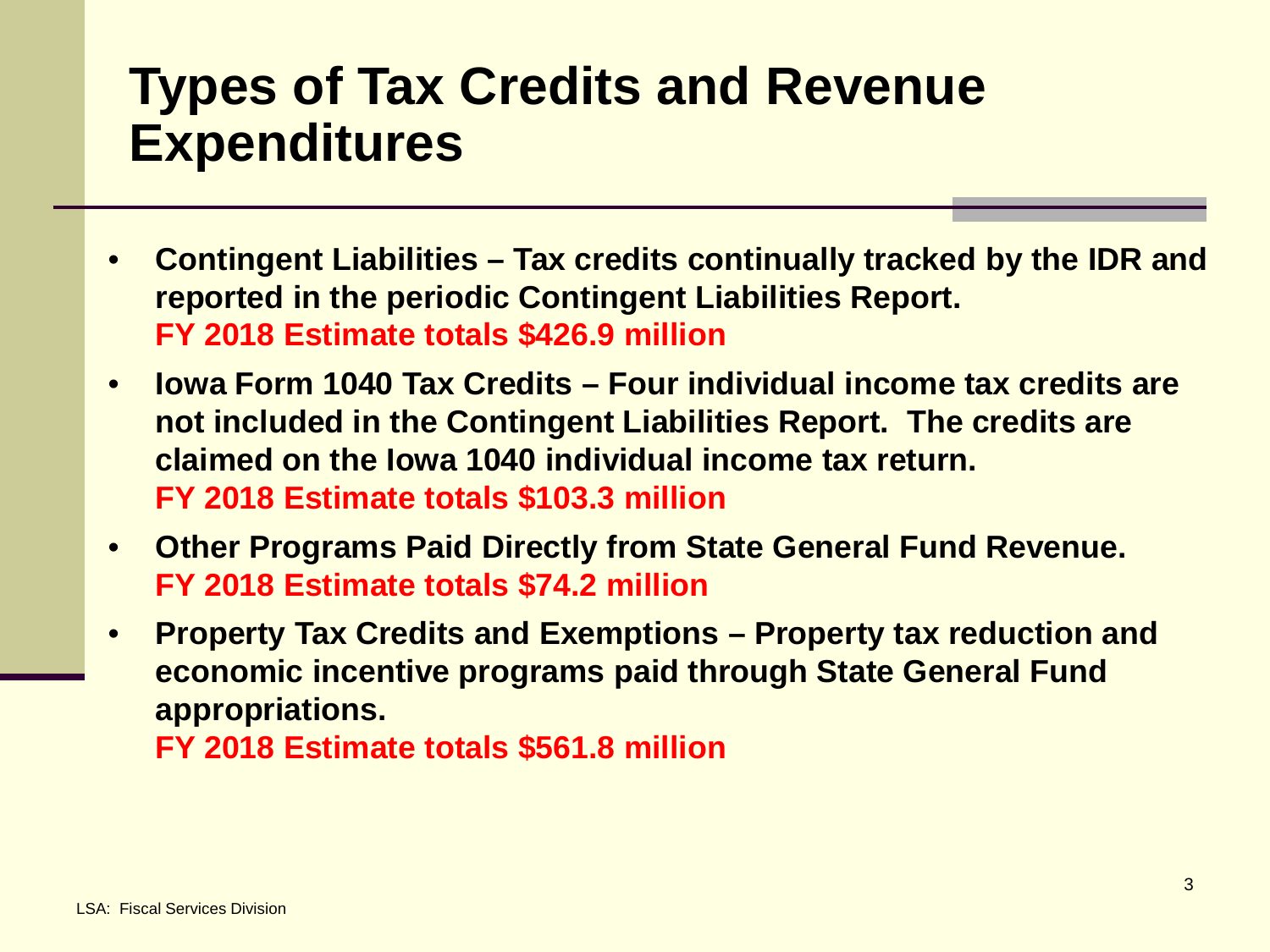# **Contingent Liabilities Report**

- **Completed by the Iowa Department of Revenue.**
- **Periodic document designed to assist the public, elected officials, and the Revenue Estimating Conference (REC).**
- **Table 9 of the report provides a tax credit redemption three-year history and five-year projection.**
- **The Table 9 amounts are designed to represent the actual impact on State General Fund revenue for each tax credit tracked by the report.**
- **Historical numbers can and do change.**
- **Projected years change based on revised information available since the time of the previous report.**
- **The Contingent Liabilities Report assists the REC process by allowing REC members to adjust revenue and refund projections for the incremental net revenue implications of the credits tracked by the report.**
- **The combined FY 2018 net General Fund revenue reduction associated with the Contingent Liabilities Report items is estimated to be \$426.9 million.**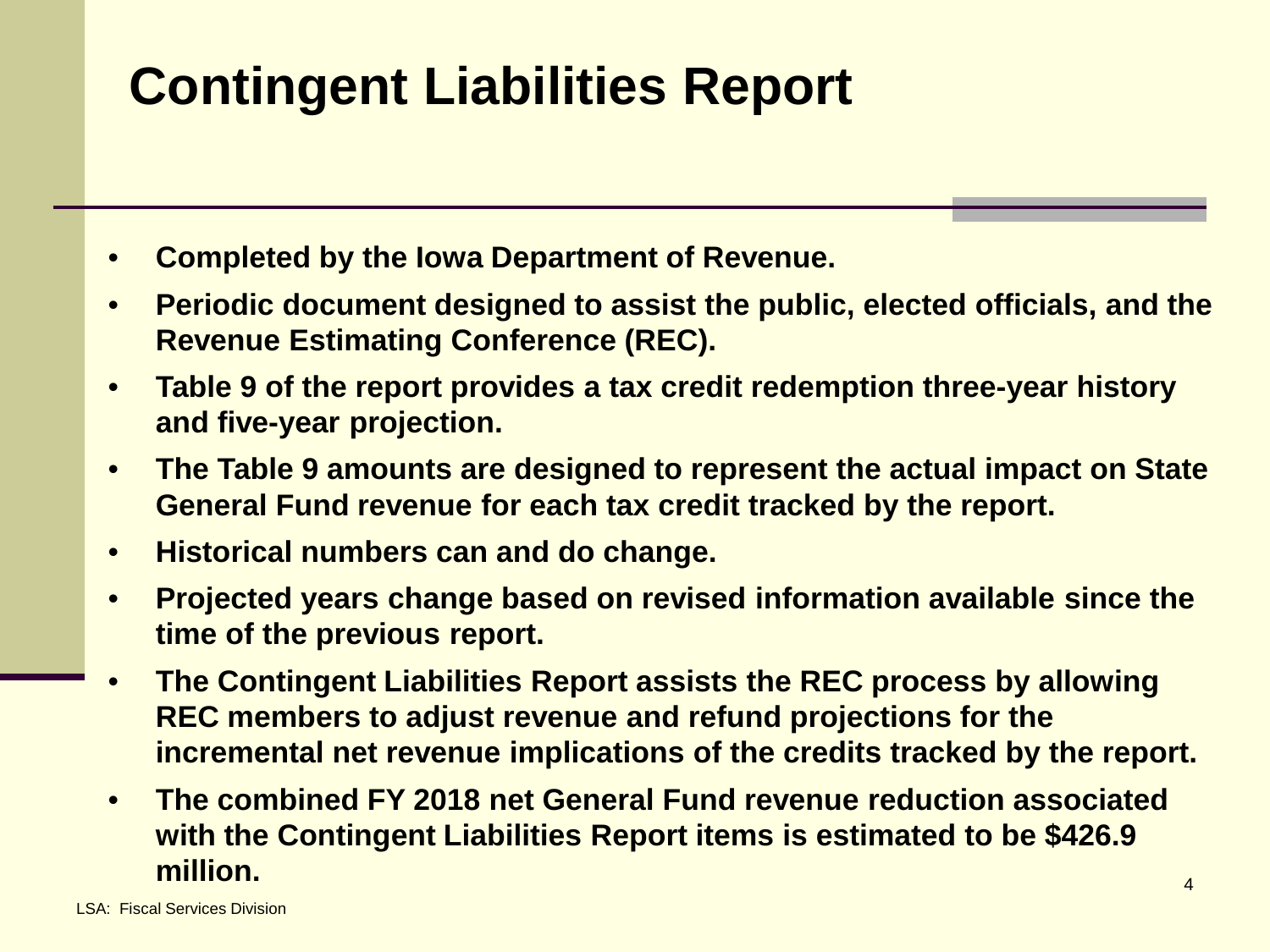# **Contingent Liabilities Report Tax Credit Totals**

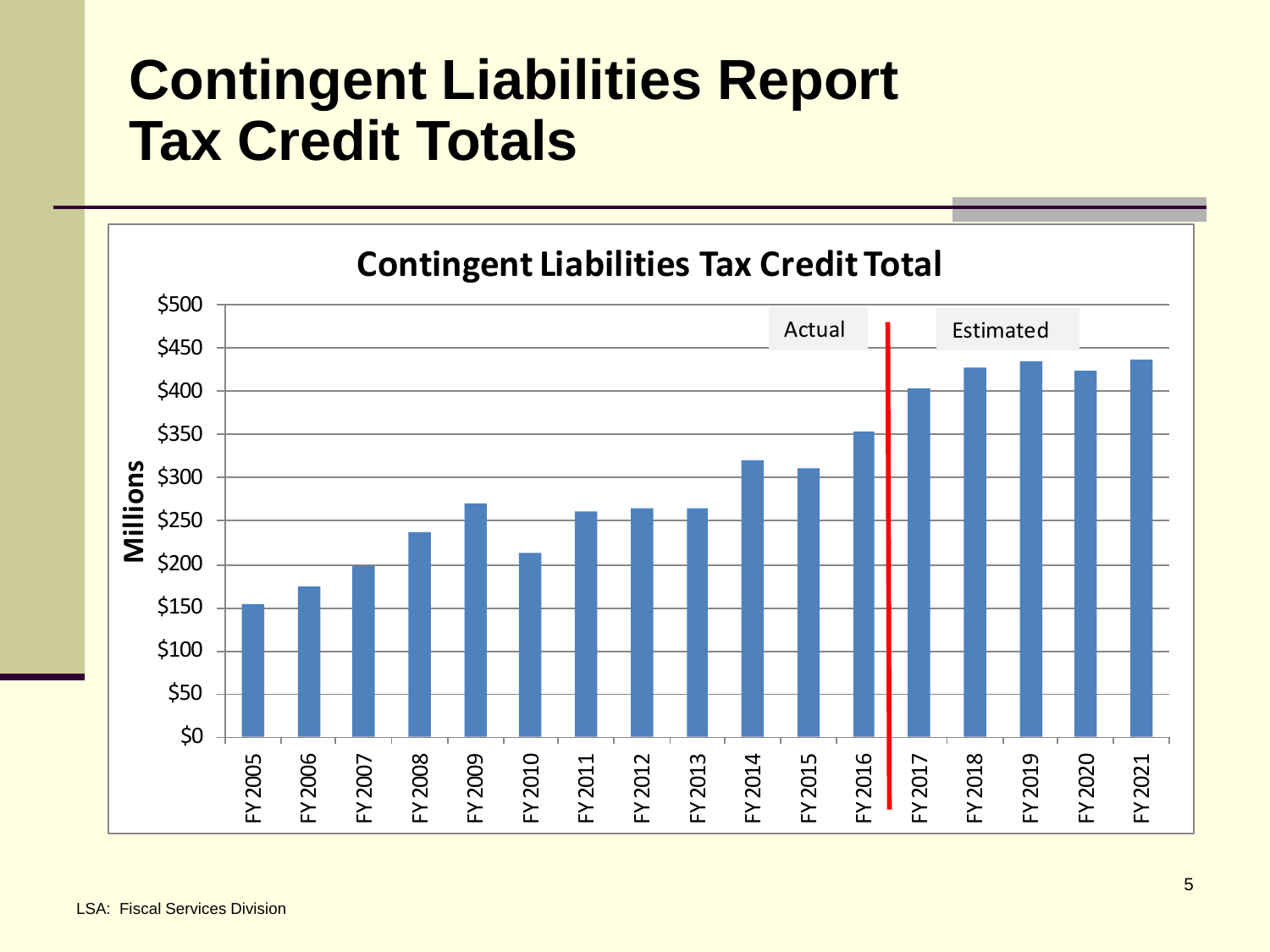### **Iowa Individual Income Tax Form 1040 Tax Credits**

- **Four tax credits are available to all taxpayers who qualify:**
	- **Taxpayers Trust Fund Tax Credit**
	- **Dependent Credit**
	- **Elderly and/or Blind Credit**
	- **Personal Credit**
- **To benefit, the qualified taxpayer must have sufficient income tax liability for that tax year.**
- **The four tax credits are not part of the Contingent Liabilities Report.**
- **The combined FY 2018 net General Fund revenue reduction associated with the four credits is estimated to be \$103.3 million.**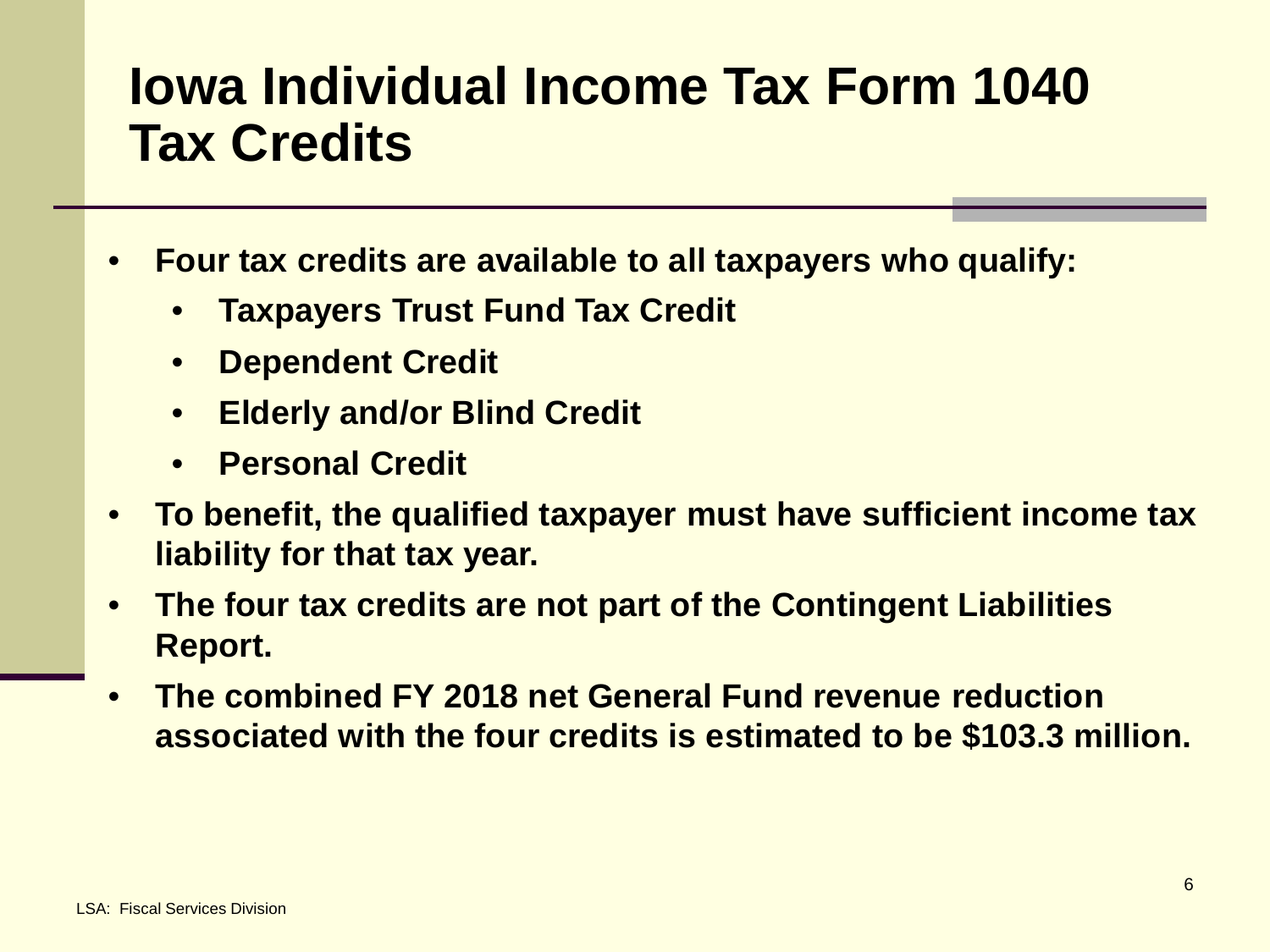## **Tax Credits and Exemptions Not Included in this Discussion**

- **Franchise Tax Credit**
- **Alternative Minimum Tax Credit**
- **Nonresident/Part-Year Resident Tax Credit**
- **Out-of-State Tax Credit**
- **S-Corporation Apportionment Tax Credit**
- **Claim of Right Tax Credit**
- **Iowa Fuel Tax Credit**
- **Tax rate differentials that do not impact the State General Fund.**
- **Provisions of the Iowa Code that lower the tax base by exempting specified sales and income from the State sales, income, and other taxes.**
- **Iowa Code provisions that direct tax and other revenue to funds and accounts other than the State General Fund.**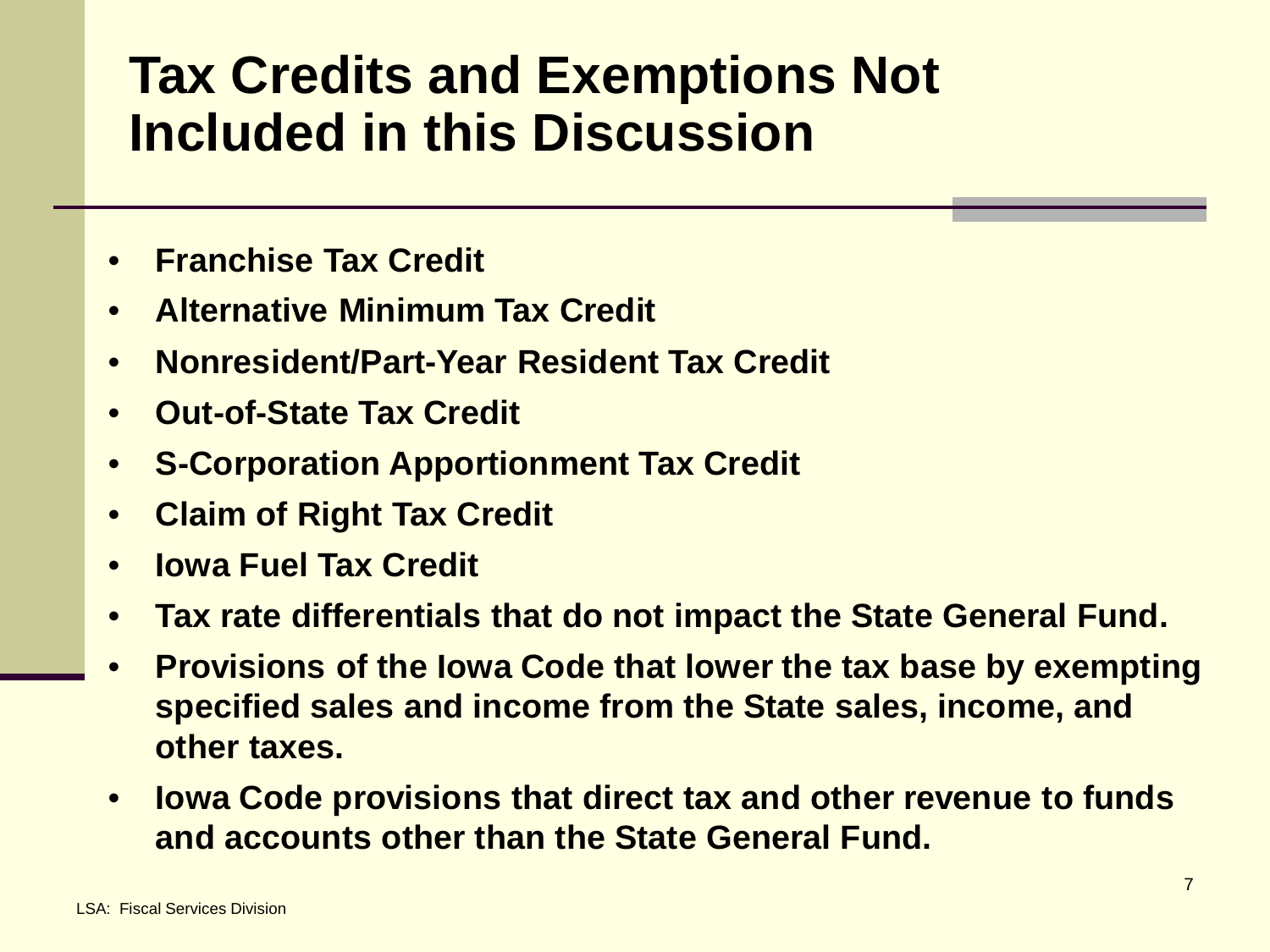## **Other Programs Paid Directly from State General Fund Revenue**

- **Six identified situations that are not part of the Contingent Liabilities Report and are not referred to as tax credits, but do reduce net General Fund revenue through the expenditure of net revenue:**
	- **Biodiesel Production Payment – Paid to biodiesel production plants on a per-gallon produced basis.**
	- **Sales Tax to Race Tracks and Ball Fields – A form of tax increment financing using sales tax.**
	- **Reinvestment Districts – Tax increment financing with sales tax.**
	- **Reinvestment Districts – Diversion of sales tax receipts to fund qualified projects in specified areas.**
	- **Workforce Training Withholding Transfer – Instead of an appropriation, this program is financed directly with General Fund revenue.**
	- **Department of Revenue Operations and Tax Gap – Instead of appropriations, these programs are financed directly with General Fund revenue.**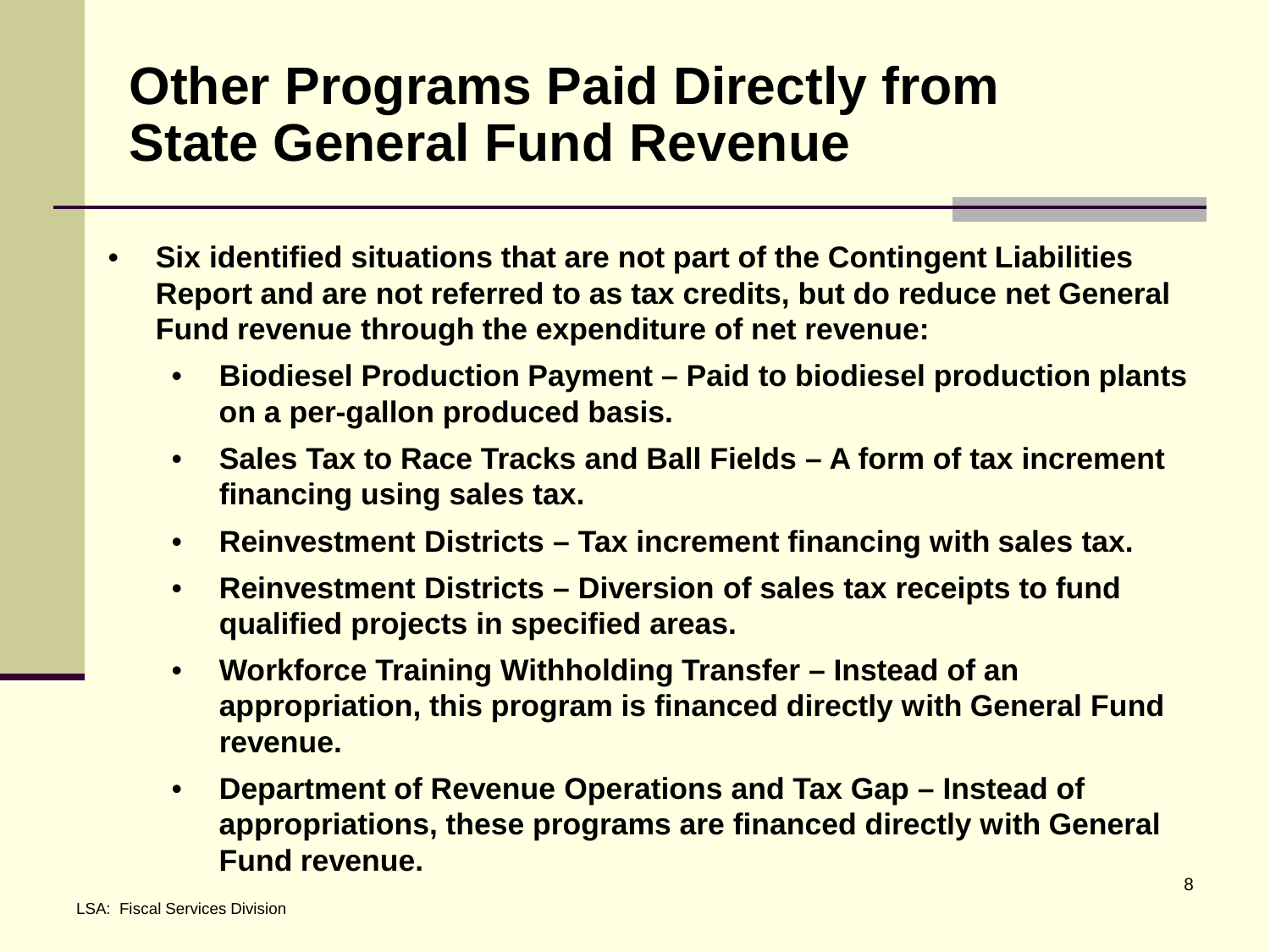## **Property Tax Credits and Direct Appropriations**

- **Six standing appropriations from the State General Fund reimburse local government finance for the financial implications of property tax credits and exemptions which are available to qualified property owners. Combined, the estimated FY 2018 appropriations total \$479.6 million.**
	- **Commercial/Industrial (C/I) Rollback Reimbursement – 2013 legislation lowered the taxed value of C/I property to 90.0%. This appropriation reimburses local government finance for the property tax reduction associated with the C/I rollback.**
	- **Business Property tax Credit – 2013 legislation provided a new tax credit for commercial, industrial, and rail property. This appropriation reimburses local government finance for the property tax reduction associated with the new credit.**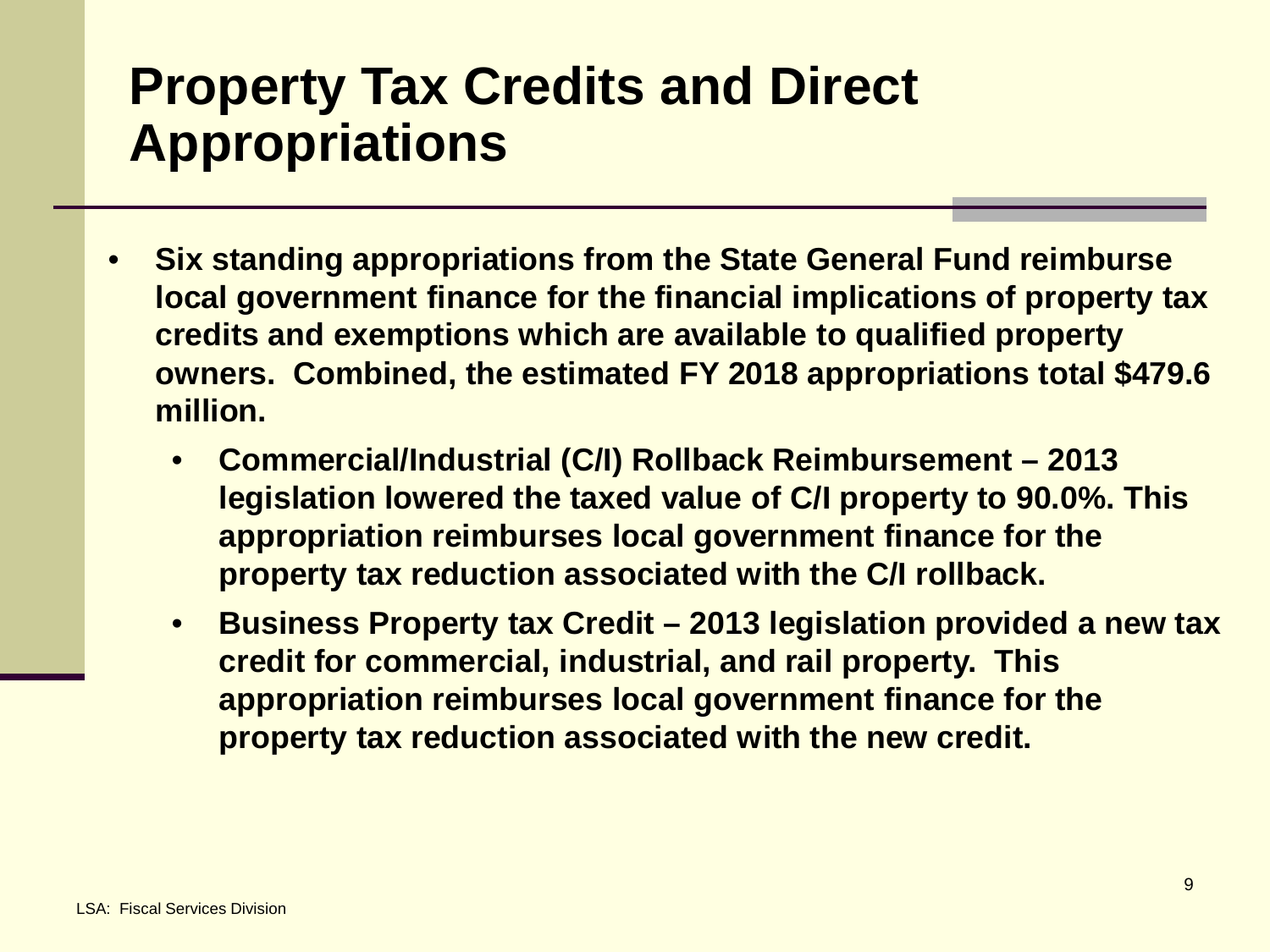## **Property Tax Credits and Direct Appropriations – Continued**

- **Homestead Tax Credit – Reimburses local government finance for the property tax reduction associated with the Homestead Credit.**
- **Agland and Family Farm Tax Credits – Reimburses local government finance for the revenue reduction associated with two property tax credits available to all farmland (Agland Credit) and qualified farmland (Family Farm Credit).**
- **Elderly and Disabled Property Tax Credit – Reimburses local government finance for the revenue reduction associated with this income-based property tax credit. A portion of the money goes directly to renters.**
- **Military Service Exemption Reimbursement – Reimburses local government finance for \$6.92 per \$1,000 of taxed value that results from the Military Service Property Tax Exemption. An additional \$5.40 per \$1,000 is reimbursed through the General Fund appropriation for school aid.**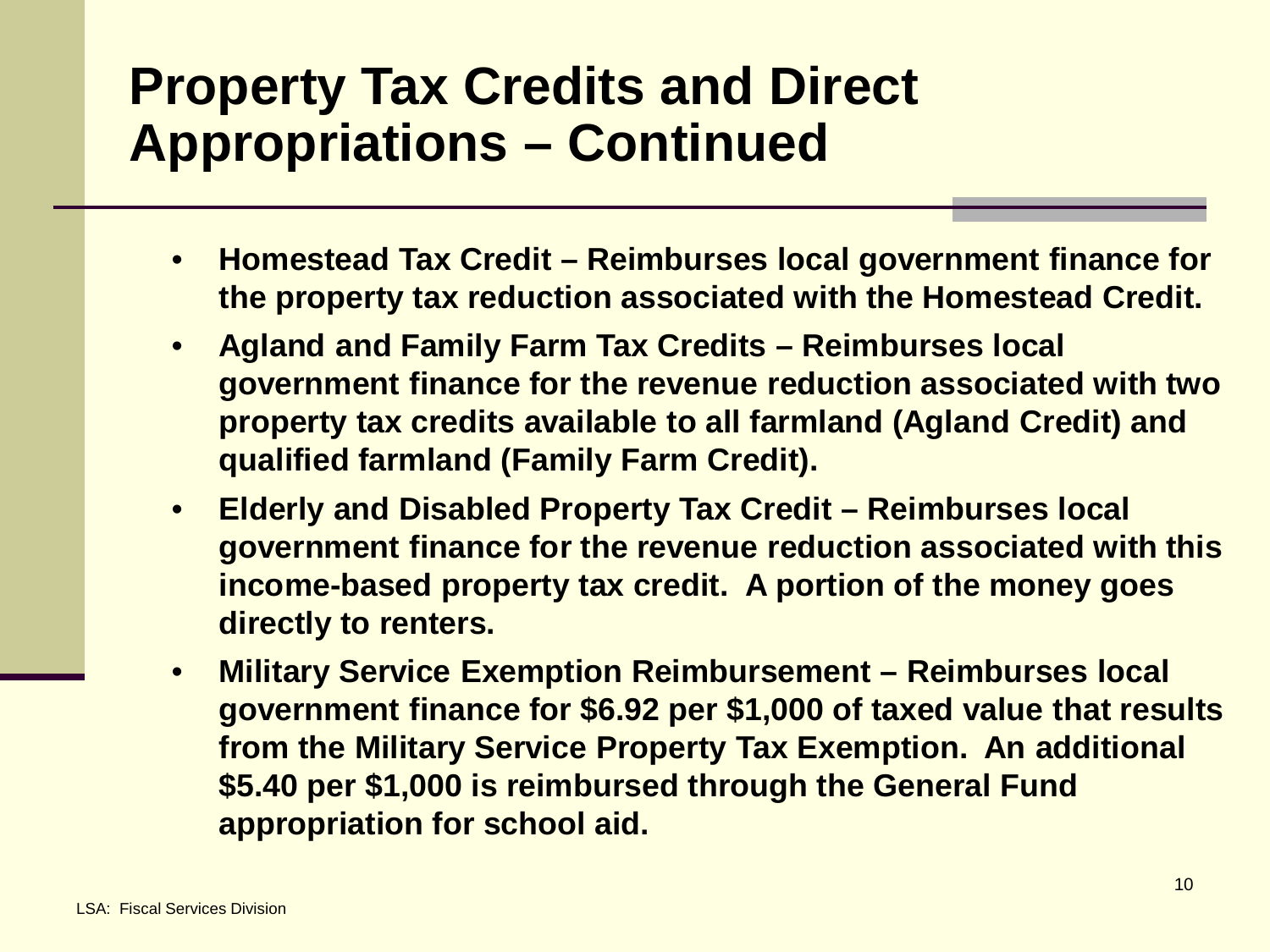#### **Tax Increment Financing Impacts the State General Fund through the School Aid Formula**

- **Owners of all property within a Tax Increment Financing (TIF) area that is not otherwise exempt from property tax pay property tax. However, with the exception of debt levies, the property tax revenue from any utilized portion of the incremental value within the area is deposited to separate TIF accounts and is not available to the local governments that established the tax levies.**
- **The revenue from the incremental value is instead available to the local government that established the TIF area (city, county, community college, or Rural Improvement Zone).**
- **The State's basic property tax levy for school finance (\$5.40 per \$1,000) is part of the diverted property tax.**
- **By action of the State School Aid Formula, the State General Fund reimburses local school districts for \$5.40 per \$1,000 that is part of TIF increment revenue.**
- **The estimated FY 2018 total impact on the State General Fund is \$58.5 million.**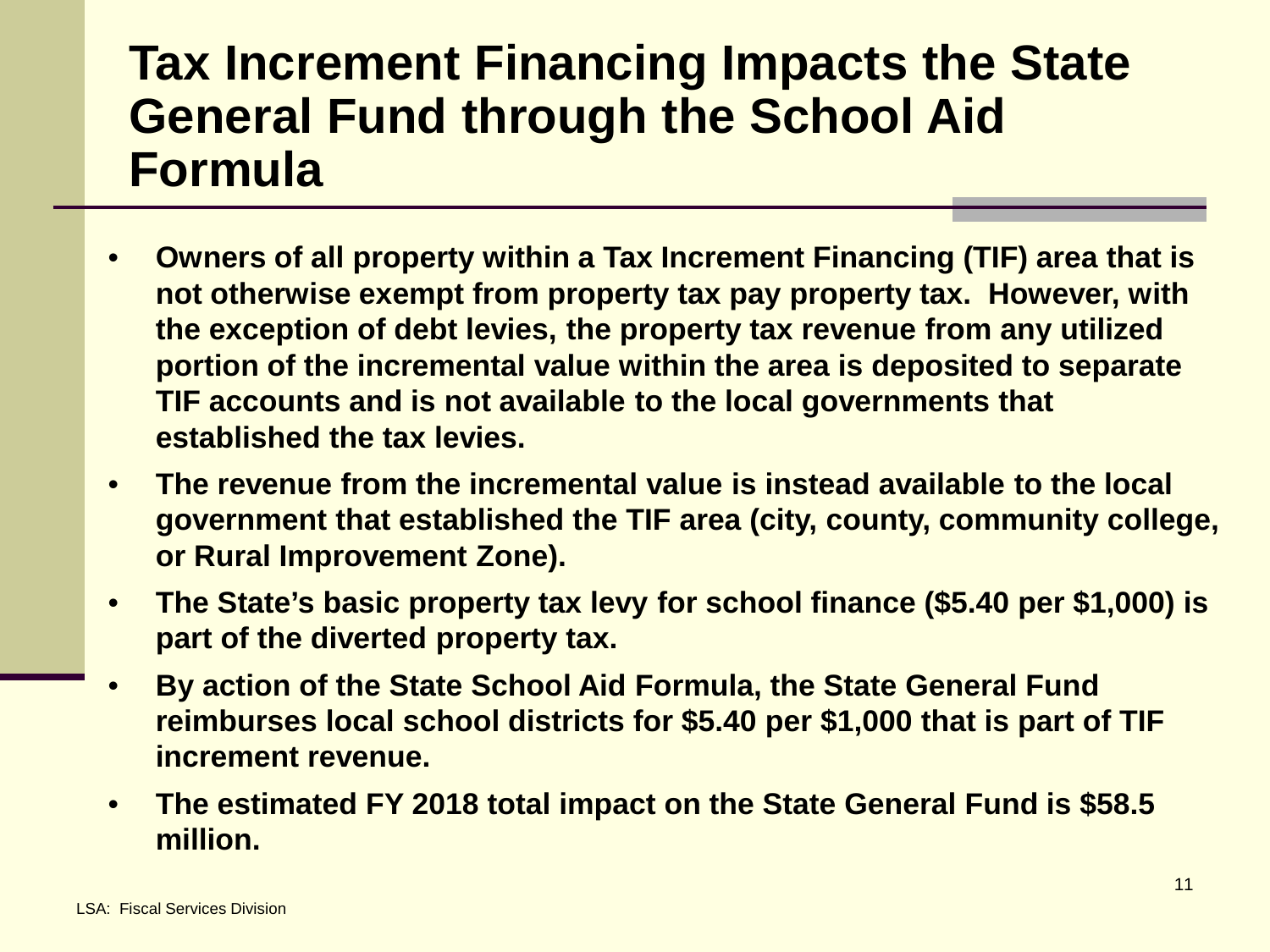#### **Property Tax Exemptions Impact the State General Fund through the School Aid Formula**

- **Property tax exemptions remove property that would otherwise be taxed from the property tax rolls. This reduces or eliminates the property tax owed by the property owner, either for a specified number of years, or for an unlimited period of time.**
- **Property tax exemptions are available automatically through the Code of Iowa and through action of local government boards and councils.**
- **Through action of the State School Aid Formula, exempting property that would otherwise be subject to property tax increases the State General Fund appropriation for State School Aid by \$5.40 per \$1,000 of exempt value.**
- **For FY 2018, the impact of this set of property tax exemptions on the State School Aid appropriation is estimated to be \$23.7 million.**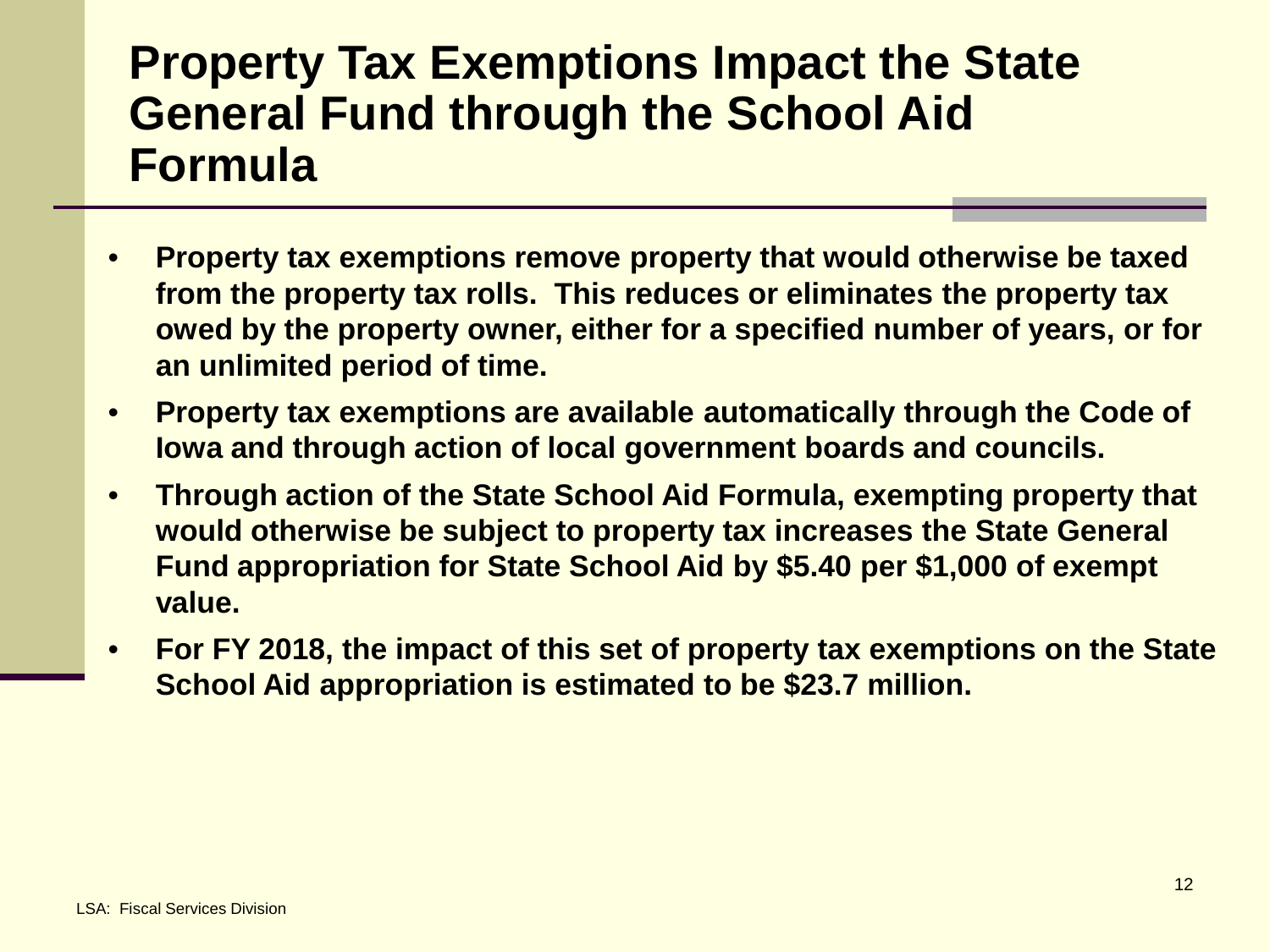#### **Additional Types of Tax Exemption and Valuation Procedures Not Covered by this Report and the Accompanying Spreadsheet**

- **Iowa's property tax system is based on valuing property for tax purposes according to its fair market value. The system has many exceptions that do not qualify as property tax credits or property tax exemptions. These provisions lower the taxed value of property below the market value and due to that, increase the State General Fund appropriation for State School Aid. A partial list of special valuation procedures includes:** 
	- **Iowa's system of property tax rollbacks**
	- **Gas, electric, and water utility valuation**
	- **Valuation of agricultural property based on a productivity formula**
	- **Special valuation calculations for wind energy conversion property**
	- **Subdivided property valuation limitations**
	- **Certain low-income housing valuation**
	- **Literary and educational institutions**
	- **Government, war veteran association, religious, and charitable property**
	- **Certain racetracks**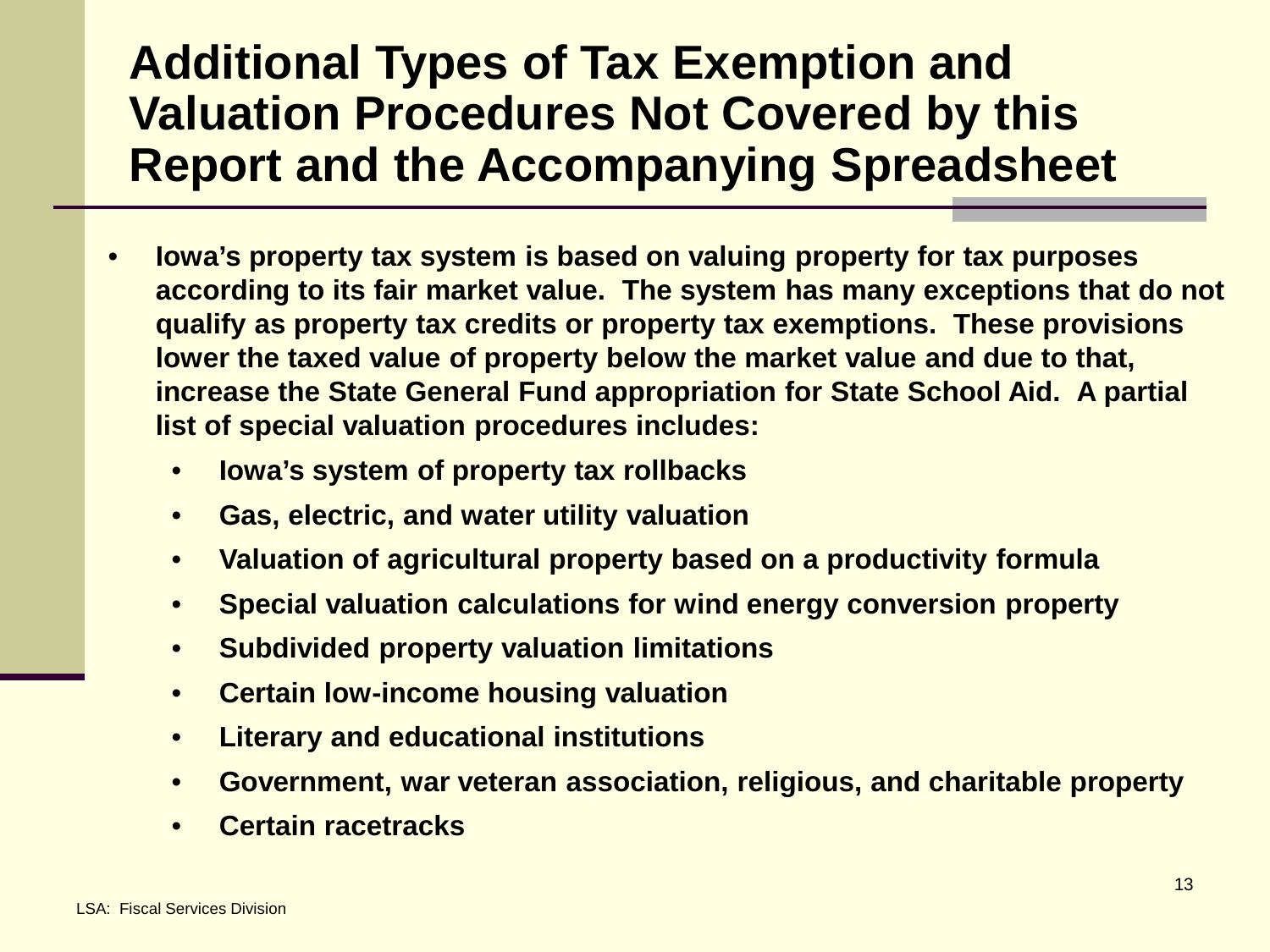# **Tax Credit Types**

- **Sales Tax Refunds – The eligible taxpayer applies for a refund after the project is complete.**
- **Income Tax Withholding Diversions – The employer does not send employee withholding tax (and perhaps other taxes owed) to the State. Employees still receive credit for the withholding tax paid.**
- **Automatic vs. Awarded Tax Credits**
- **Capped vs. Uncapped**
- **Availability of Income Tax Credits to the Taxpayer:**
	- **Available for a single tax year**
	- **Available for a tax year with a carry-forward period**
	- **Transferable**
	- **Refundable**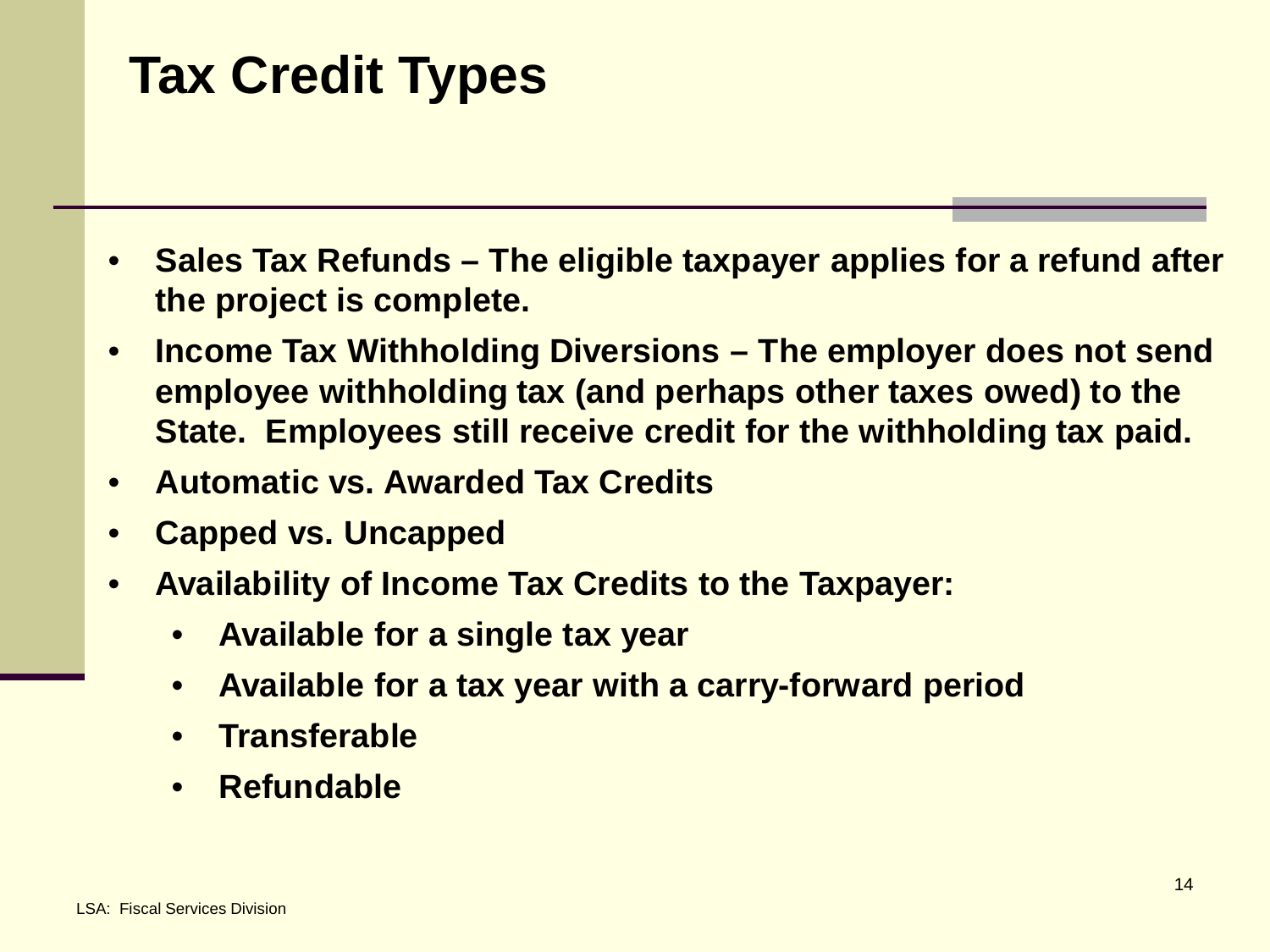# **Tax Credit Types Income Tax Withholding Diversions**

- **The income tax withholding does not reach the State General Fund. It is instead diverted to qualified program costs of the employer.** 
	- **Accelerated Career Education (ACE) Program**
	- **Iowa Code [chapter 260E](https://www.legis.iowa.gov/docs/code/260e.pdf) Job Training Program**
	- **Targeted Jobs Withholding Pilot Project**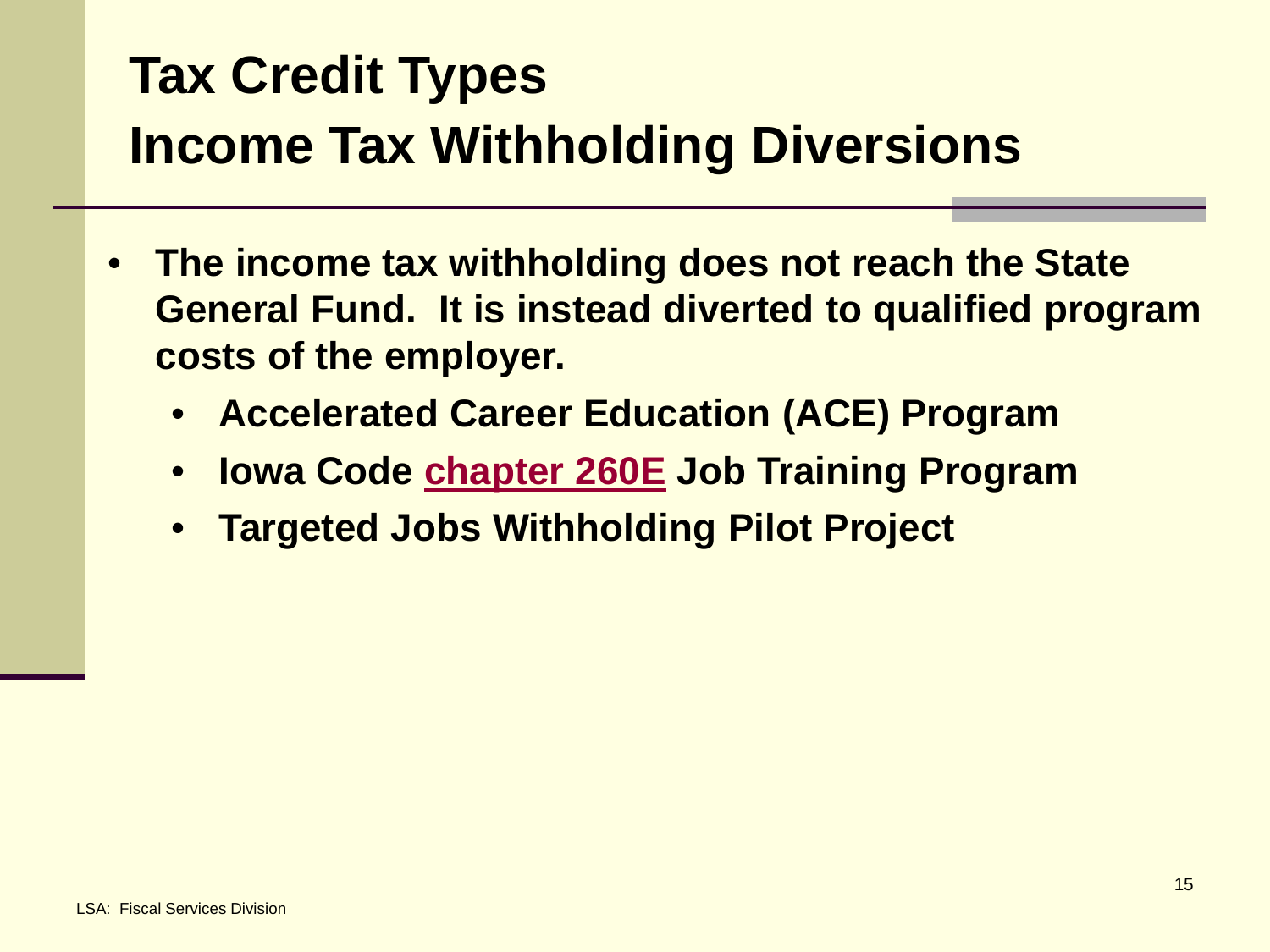# **Tax Credit Types Automatic vs. Awarded**

- **Automatic Examples:**
	- **Adoption Tax Credit**
	- **Ethanol and Biodiesel Retail Tax Credits**
	- **Child and Dependent Care Tax Credit**
	- **Earned Income Tax Credit**
	- **Research Activities Credit (regular)**
- **Awarded Examples:**
	- **Historic Preservation and Cultural and Entertainment District Tax Credit**
	- **Innovation Fund Tax Credit**
	- **Redevelopment Tax Credit (Brownfield/Grayfield)**
	- **Renewable and Wind Energy Tax Credits**
	- **Research Activities Tax Credit (Supplemental)**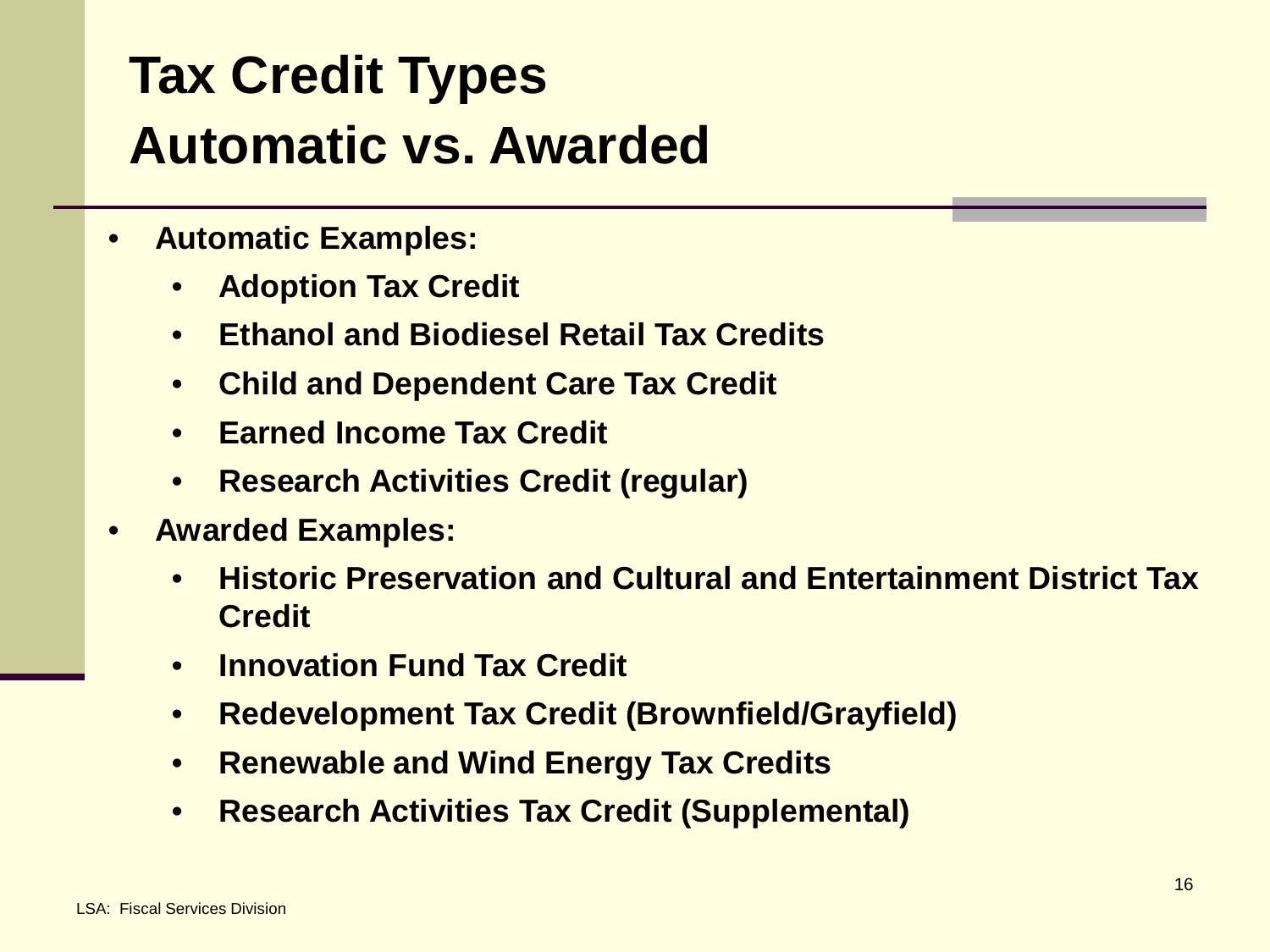# **Tax Credit Types Capped vs. Uncapped**

- **Capped Examples:**
	- **Endow Iowa Tax Credit**
	- **Historic Preservation and Cultural and Entertainment District Tax Credit**
	- **Redevelopment Tax Credit (Brownfield/Grayfield)**
	- **School Tuition Organization Tax Credit**
	- **Solar Energy System Tax Credit**
- **Uncapped Examples:**
	- **Adoption Tax Credit**
	- **Ethanol and Biodiesel Retail Tax Credits**
	- **Earned Income Tax Credit**
	- **Research Activities Tax Credit**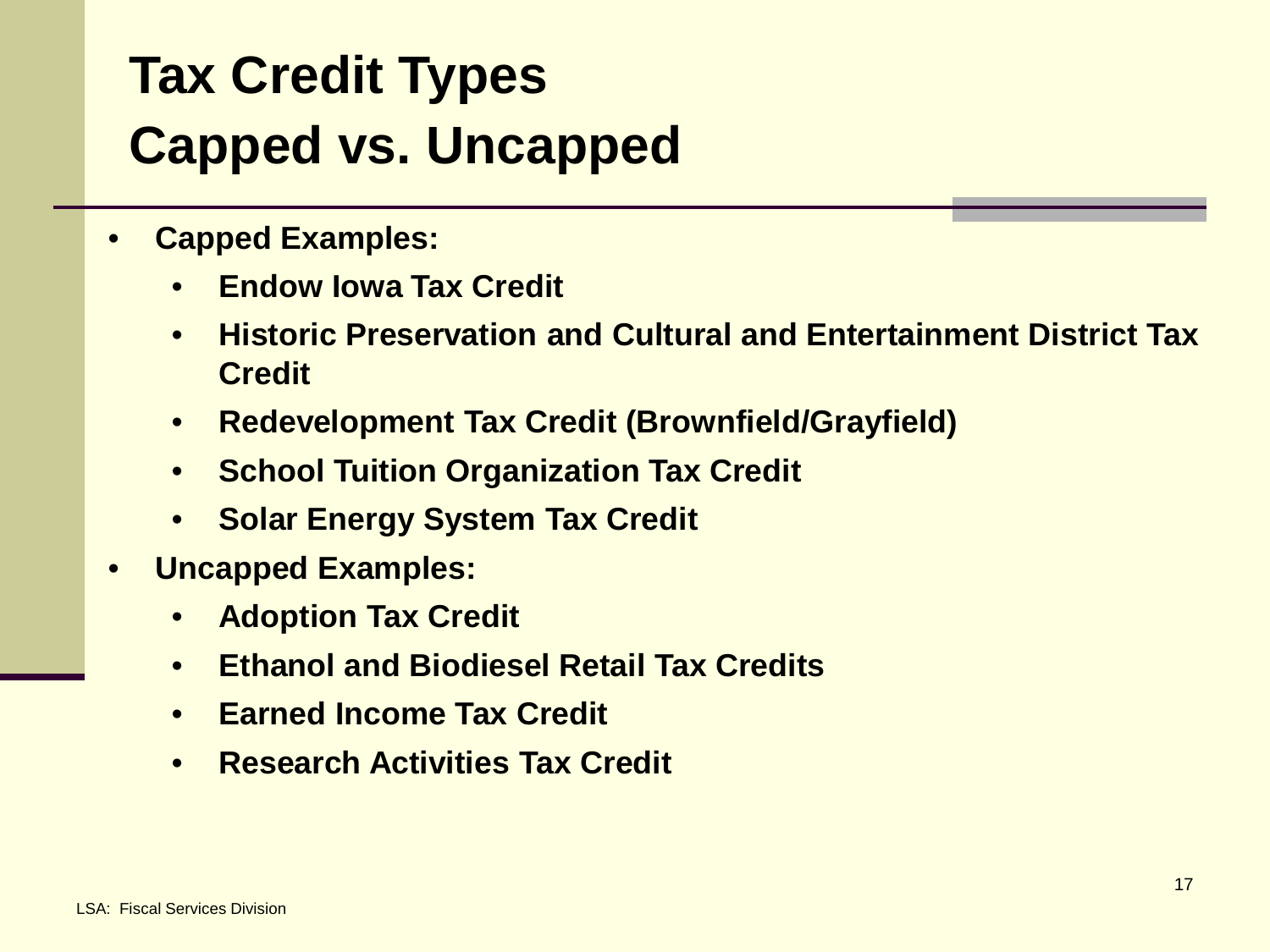# **Tax Credit Types Capped vs. Uncapped – EDA Credit Cap**

- **The Iowa Economic Development Authority (EDA) has available a set of tax incentive programs that exist under a single aggregate annual cap amount (Iowa Code section [15.119](https://www.legis.iowa.gov/docs/code/15.119.pdf)). For FY 2017, the aggregate cap is \$155.0 million. Programs under the FY 2017 EDA cap and the amounts allocated include:**
	- **High Quality Jobs Program (\$105.0 million)**
	- **Redevelopment Tax Credit (\$10.0 million)**
	- **Renewable Chemical Tax Credit (\$10.0 million)**
	- **Innovations Fund Tax Credit (\$10.0 million)**
	- **Workforce Housing Tax Credit (\$20.0 million)**
- **The EDA has authority to exceed the annual cap by utilizing a portion of the next fiscal year's cap and/or by reallocating revoked or declined awards from the previous fiscal year's allocation.**
- **The EDA did not fully utilize all FY 2015 and FY 2016 tax credits available under the cap.**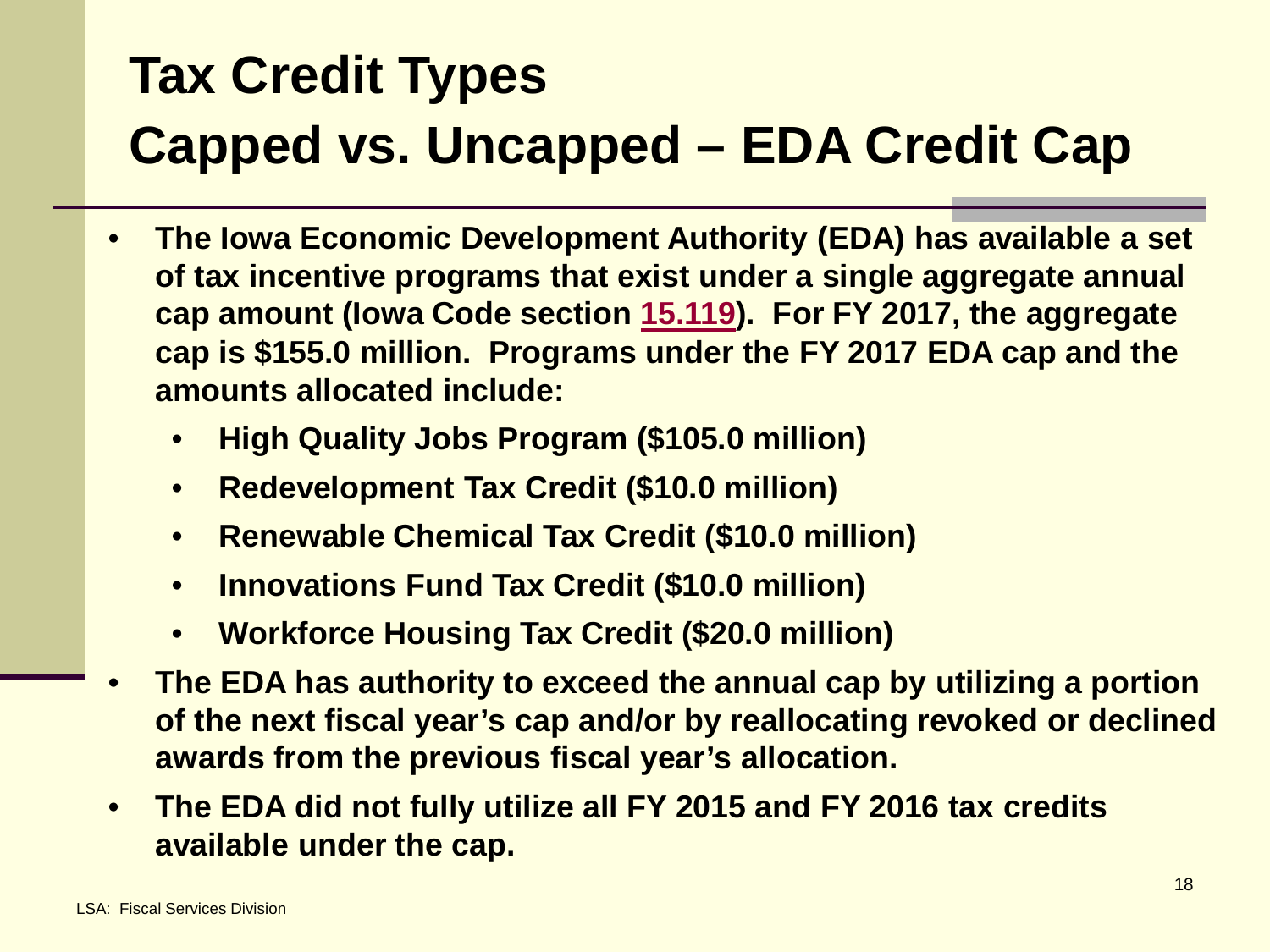# **Availability of Income Tax Credits to the Taxpayer**

- **Some tax credits are useful to the taxpayer only in that specific tax year. If the taxpayer does not have sufficient tax liability to fully utilize the credit, the remaining credit expires unused.**
- **Other tax credits may be claimed in a tax year, and if the taxpayer does not have sufficient tax liability to fully utilize the entire credit amount, the unused credits are allowed to carry forward for up to a specified number of tax years.**
- **Another set of tax credits may be transferred to another taxpayer. This type of tax credit is useful to taxpayers with limited tax liability and even nonprofit entities. The person receiving the tax credit sells a transferable credit and receives the benefit in that manner. The purchaser than uses the tax credit to reduce the purchaser's Iowa tax liability.**
- **A final type of tax credit is refundable. This means the taxpayer may redeem the tax credit in a single year, and if the value of the credit exceeds their tax liability, they receive a check for any credit that exceeds actual tax liability. Refundable credits avoid the need to find a tax credit buyer.**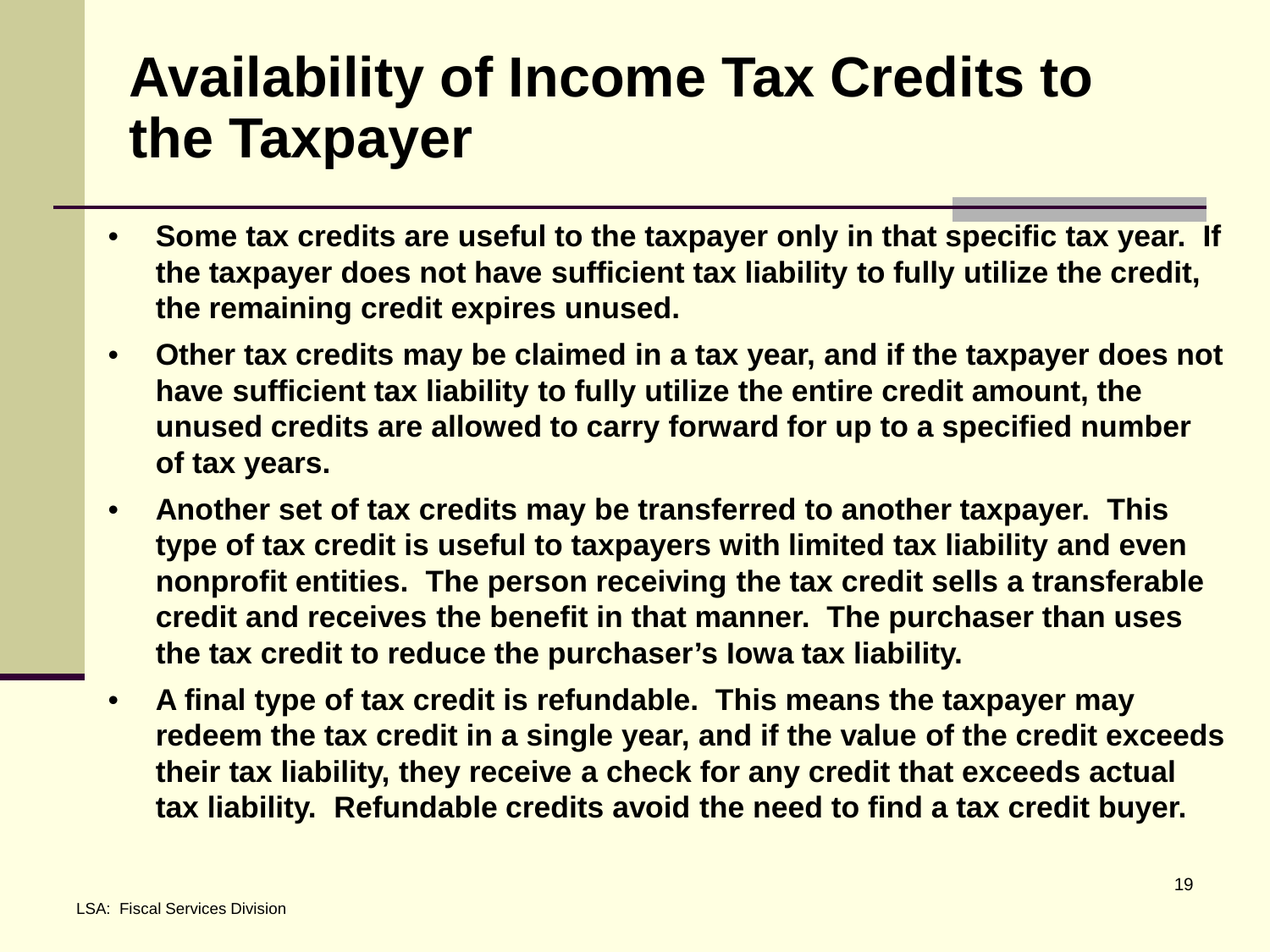- **For a tax credit that is available for a single tax year, changes to the tax credit can have an impact on the General Fund revenue stream within the first year after enactment. Examples of tax credits with a short time between modification and tax credit redemption include:**
	- **Adoption Tax Credit (\$0.9 million)**
	- **Child and Dependent Care Tax Credit (\$6.5 million)**
	- **Earned Income Tax Credit (\$71.8 million)**
	- **Research Activities Tax Credit (\$69.4 million)**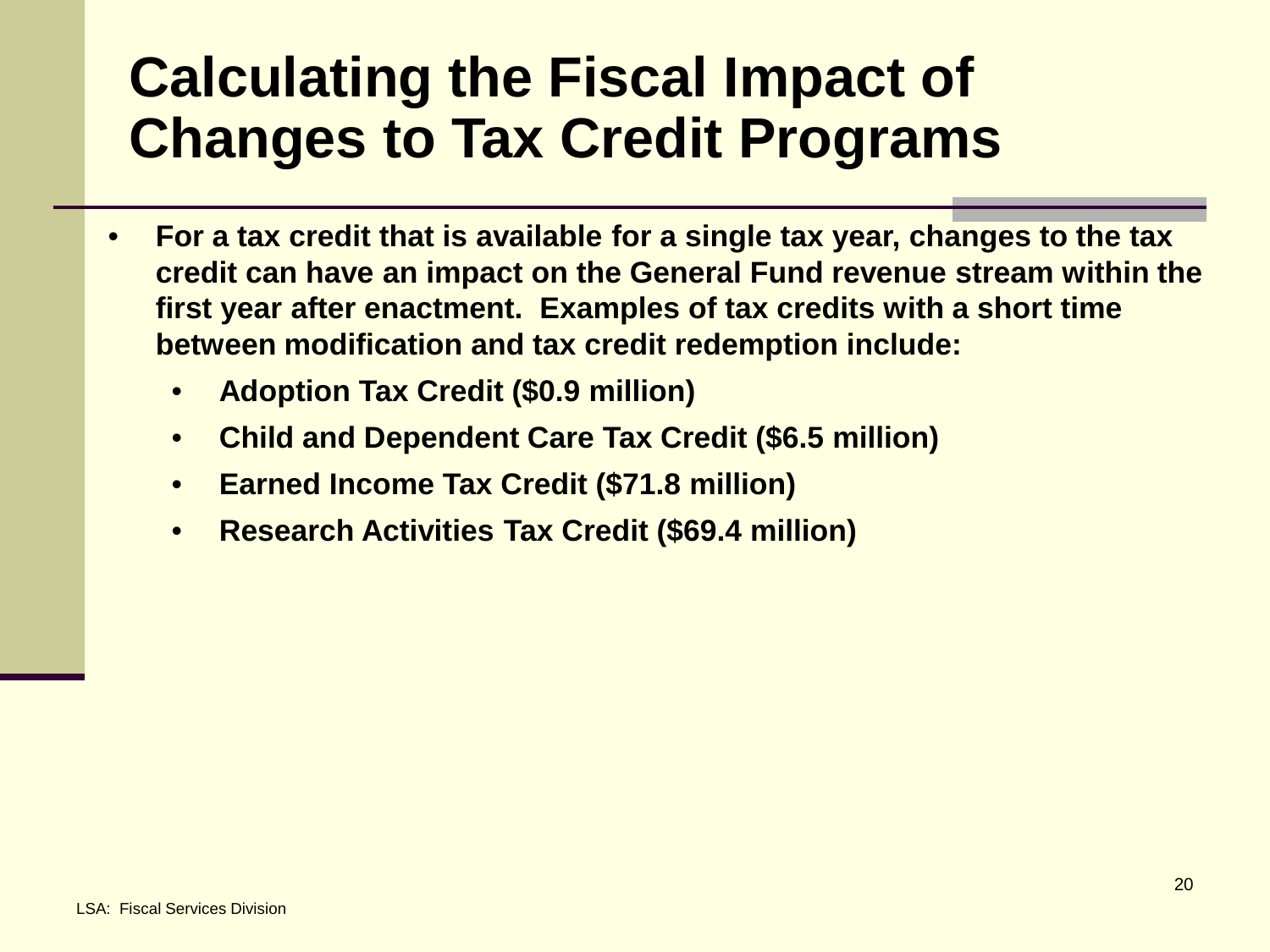• **When proposed legislation changes an existing income tax credit, the Department of Revenue utilizes tax credit award and redemption patterns for that specific tax credit to project when the credit will impact the General Fund through the redemption of the awarded credit. The following pattern is used to project the impact of changes to the Beginning Farmer Tax Credit.** 

|                    | <b>Agricultural Assets</b><br><b>Custom Farming</b> |                            |
|--------------------|-----------------------------------------------------|----------------------------|
|                    | <b>Contract Tax Credit</b>                          | <b>Transfer Tax Credit</b> |
| <b>First Year</b>  | 31.8%                                               | 27.0%                      |
| Second Year        | 17.7%                                               | 15.6%                      |
| Third Year         | 17.9%                                               | 8.3%                       |
| <b>Fourth Year</b> | 6.0%                                                | 5.4%                       |
| Fifth Year         | 4.4%                                                | 3.4%                       |
| Sixth Year         | 3.0%                                                | 2.8%                       |
| Seventh Year       | 2.8%                                                | 2.5%                       |
| Eighth Year        | 2.0%                                                | 2.0%                       |
| Ninth Year         | 2.0%                                                | 2.0%                       |
| Tenth Year         | 2.0%                                                | 2.0%                       |
| Eleventh Year      | 2.0%                                                | 2.0%                       |
|                    | 91.7%                                               | 73.0%                      |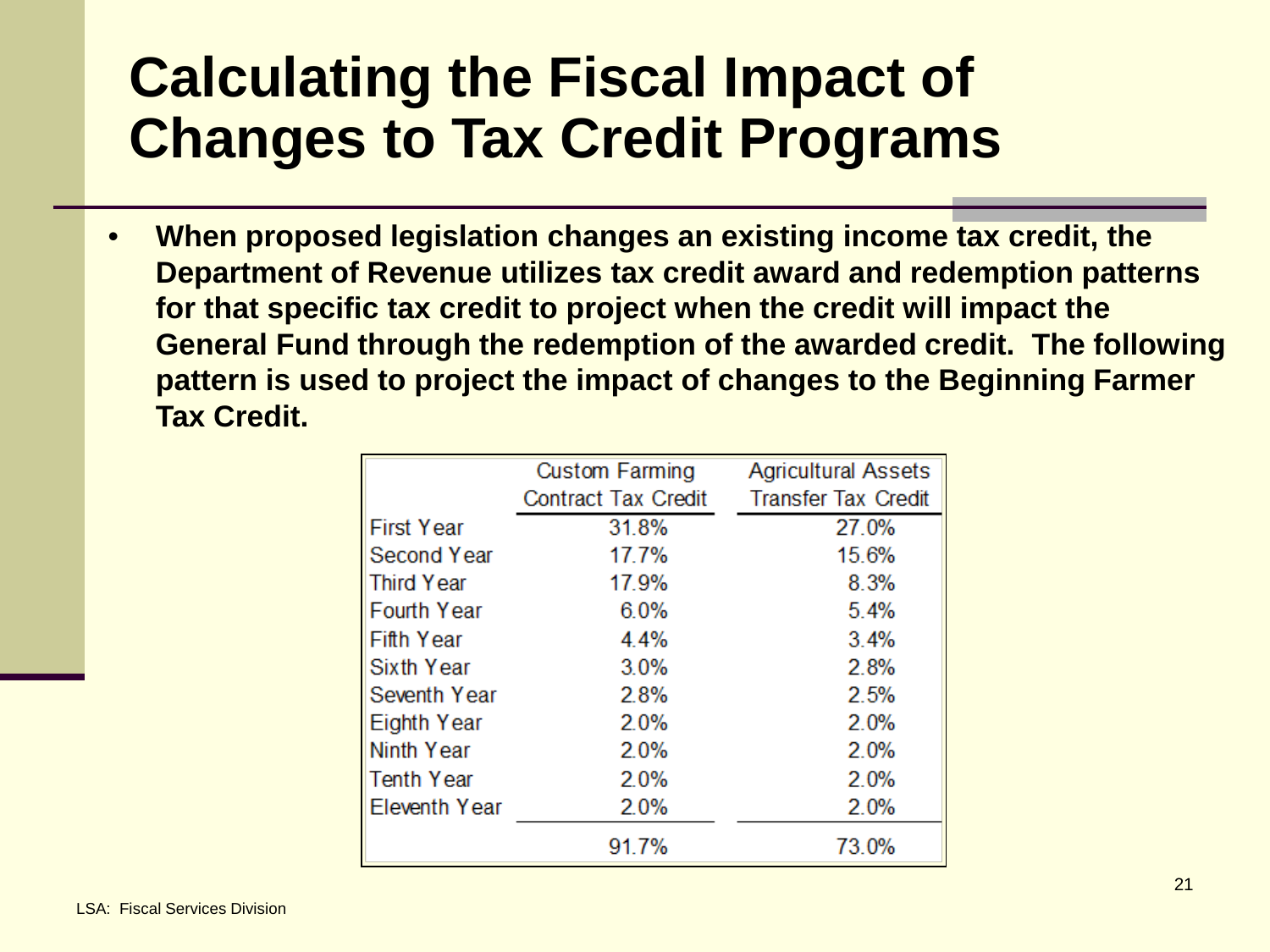- **For new tax credits, the Department may choose the redemption pattern of one or more similar tax credits to use as a template to project the redemption pattern for the new credit. The following statement is from a Department of Revenue analysis for a proposed income tax credit for the purchase of a gun safe.**
	- Tax credit claims would appear when taxpayers file their final returns. Timing of nonrefundable individual income tax credits with similar carry forward periods including the Endow Iowa Tax Credit and the School Tuition Organization Tax Credit, are used to estimate the timing of claims. It is estimated that 60.8% of the newly earned Gun Safe Tax Credits would be claimed in the first fiscal year following the tax year, 23.2% would be claimed in the second fiscal year, and 4.0% would be claimed in the third fiscal year. Approximately 12.0% of tax credits earned would remain unused.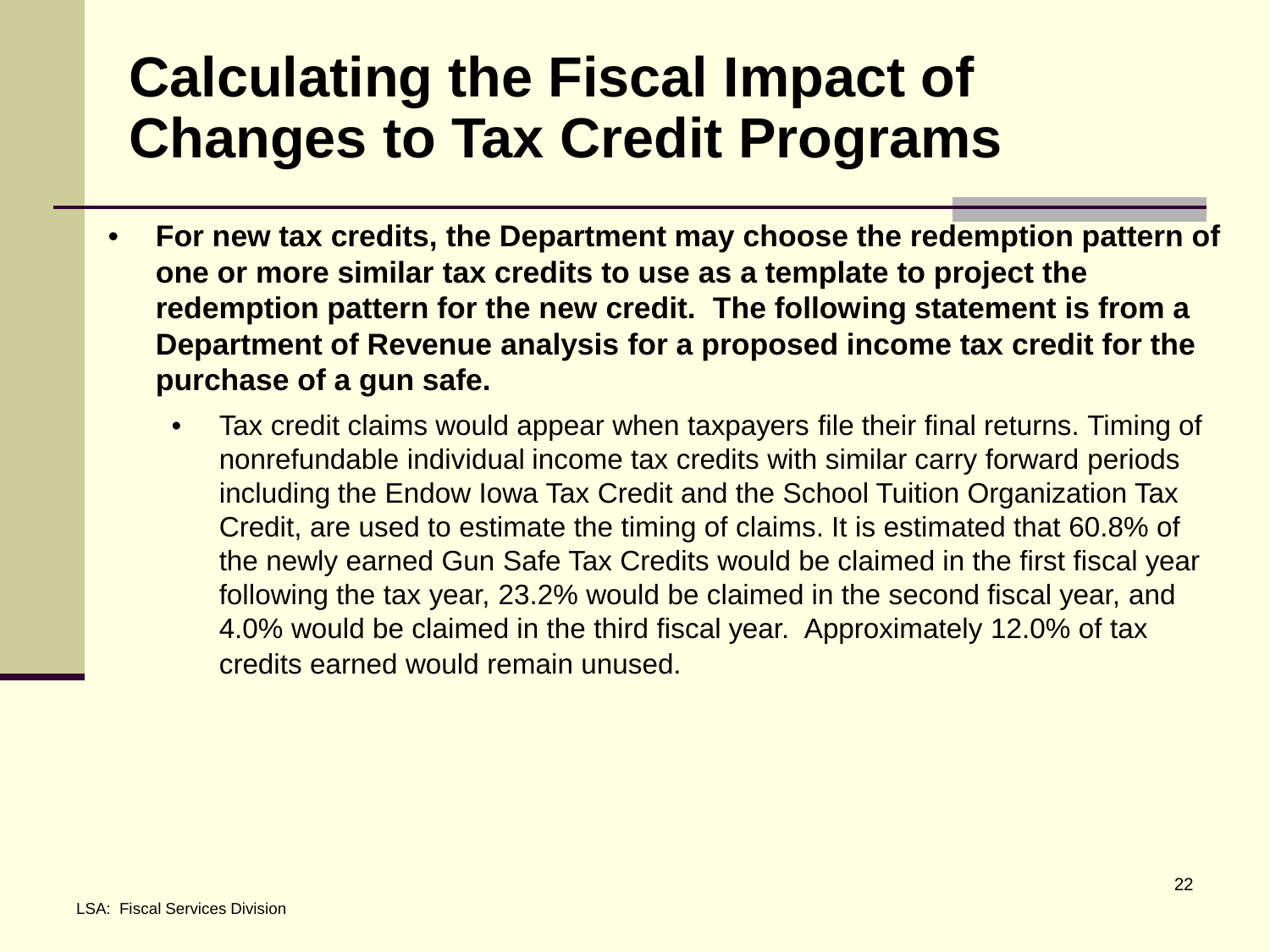• **The Economic Development Authority's High Quality Jobs (HQJ) Program is composed of several State tax benefits. Like tax credits targeting economic development, there is a significant lag time between project approval and tax credit redemption. The bottom portion of this table reflects the assumed tax credit redemption reduction should the HQJ Program be eliminated June 30, 2017. Keep in mind that the HQJ Program currently has a \$105.0 million annual cap.** 

| Estimated Fiscal Impact of Eliminating the High Quality Jobs Program Effective July 1, 2017     |              |               |               |                 |                 |  |
|-------------------------------------------------------------------------------------------------|--------------|---------------|---------------|-----------------|-----------------|--|
|                                                                                                 | FY 2018      | FY 2019       | FY 2020       | FY 2021         | FY 2022         |  |
| Total Program Claims                                                                            |              |               |               |                 |                 |  |
| <b>Current Law</b>                                                                              | \$56,063,271 | \$54,573,686  | \$41,111,401  | \$47,464,074    | \$49,130,795    |  |
| Proposal                                                                                        | \$56,060,551 | \$53,884,885  | \$35,508,006  | \$37,781,790    | \$33,310,949    |  |
| <b>Expected Change</b>                                                                          |              |               |               |                 |                 |  |
| <b>ITC</b>                                                                                      | $-$ \$2,720  | $-$119,938$   | $-$1,849,296$ | $-$ \$3,810,221 | $-$ \$6,602,271 |  |
| <b>Sales Refund</b>                                                                             | \$0          | $-$568,863$   | $-$3,754,099$ | $-$5,688,746$   | $-$ \$6,823,083 |  |
| Supp RAC                                                                                        | \$0          | \$0           | \$0           | $-$183,317$     | $-$ \$2,394,492 |  |
| Total                                                                                           | $-$2,720$    | $-$ \$688,801 | $-$5,603,395$ | $-$9,682,284$   | $-$15,819,847$  |  |
| Unlike in the Contingent Liabilities Report, the total claims numbers include Supplemental RAC. |              |               |               |                 |                 |  |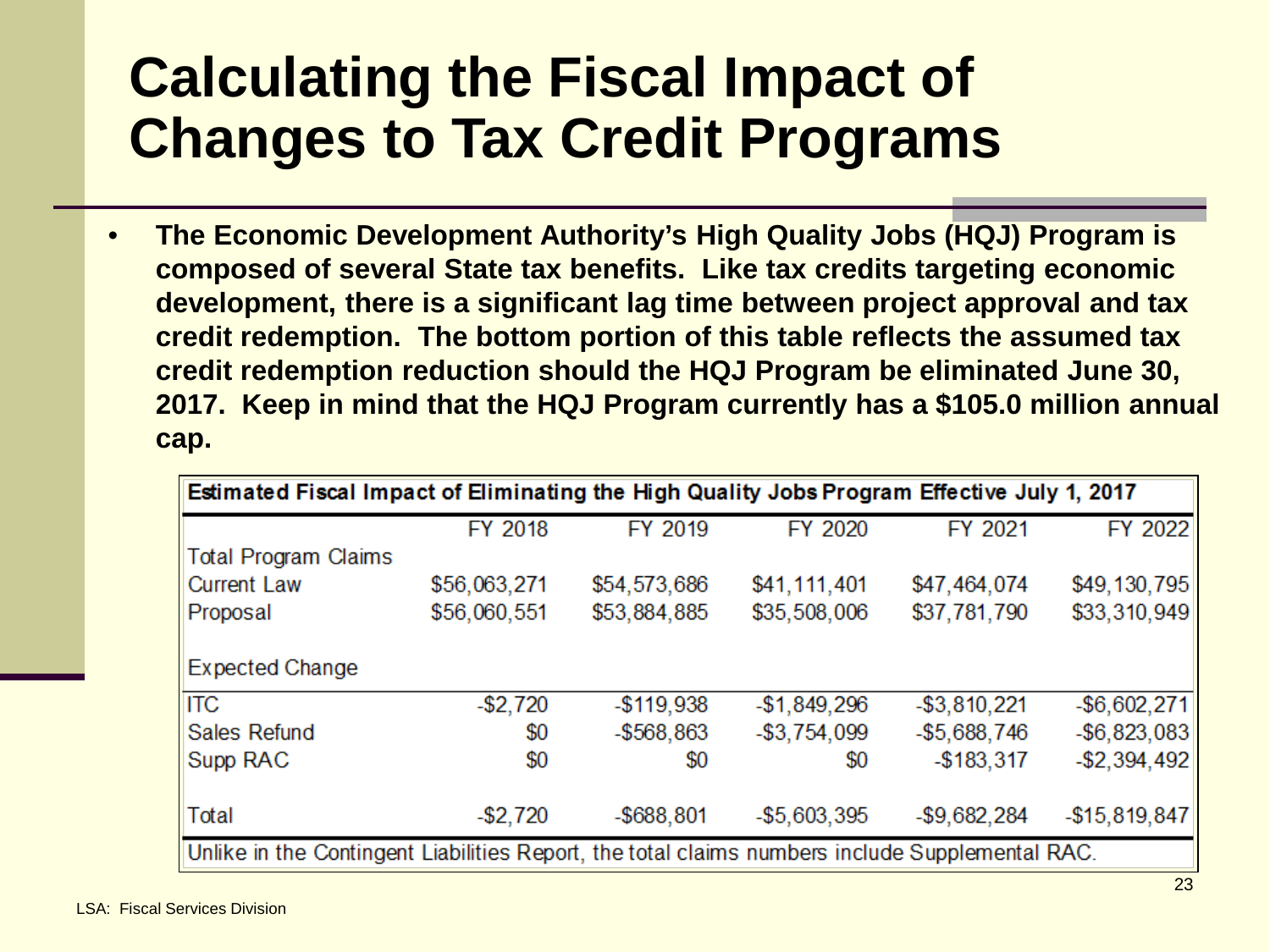- **Changes to an existing tax credit program, the creation of new tax credits or eliminating old ones have fiscal impacts that reach the State General Fund on differing timescales. Generally speaking:**
	- **The fiscal impact of tax credit changes is based on when the tax credits are redeemed, not when the tax credits are awarded, earned, or received. In some cases, the fiscal impact arrives when the taxpayer determines that earned tax credits mean they do not have to remit estimate payments for the current tax year.**
	- **The fiscal impact of tax credit changes are calculated with the best knowledge available at the time of the estimate. The impact is not calculated based on earlier assumptions about how the tax credit program would or was designed to function.**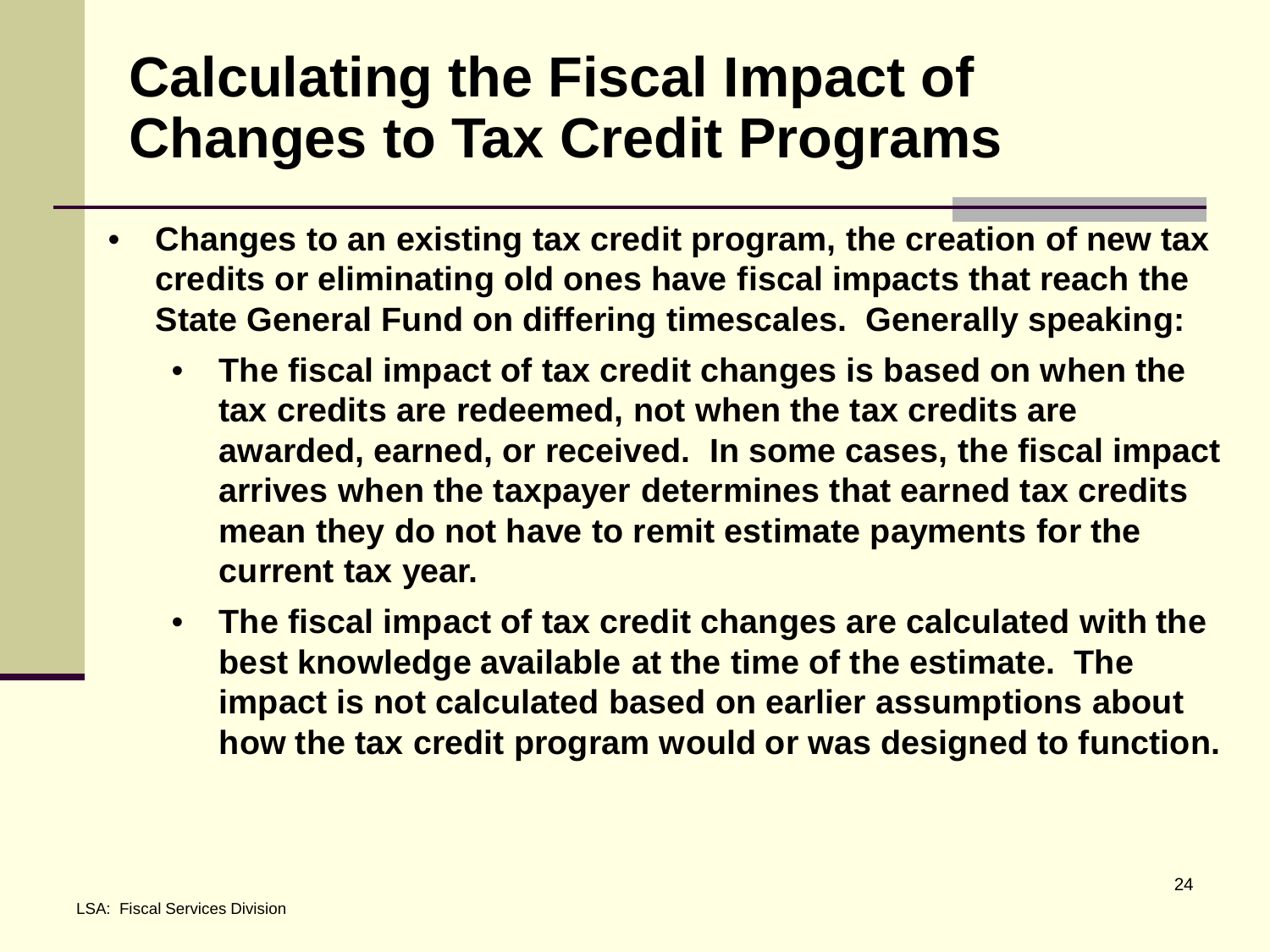- **Changes to an existing tax credit program, the creation of new tax credits or eliminating old ones have fiscal impacts that reach the State General Fund on differing timescales. Generally speaking:**
	- **The importance of a fiscal impact calculation is much more significant for the current and one future fiscal year, as the State does not currently maintain a balance sheet beyond that one future fiscal year.**
	- **Economic and business development tax credits impact the General Fund at a slower pace than social tax credits.**
	- **Once awarded and/or earned and fully redeemable, refundable tax credits and transferable tax credits reach the General Fund much faster than tax credits that are dependent on a taxpayer's own income tax liability.**